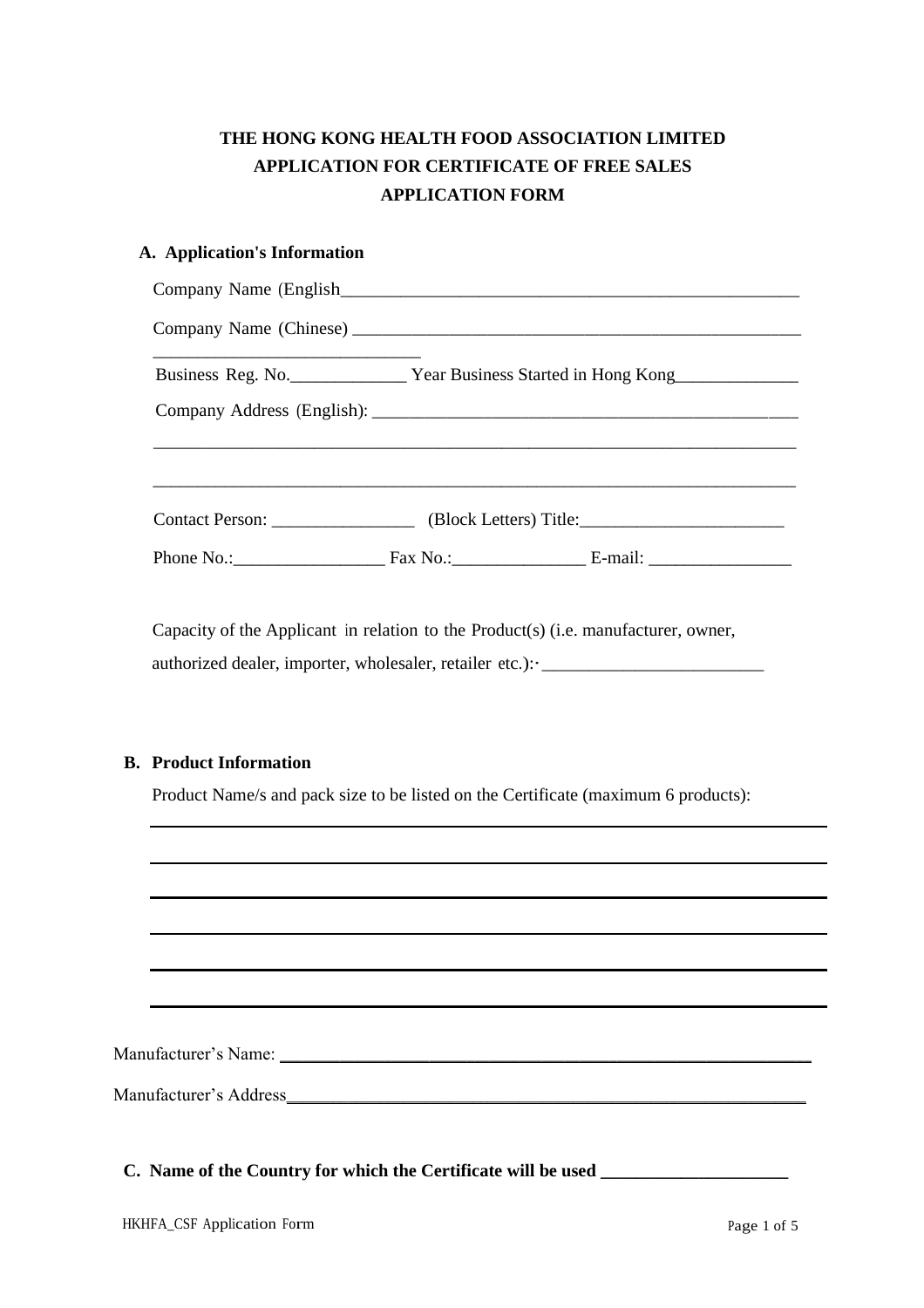### **D. Additional Information:**

GMP Certificate issued from the country of origin

**Certificate of Analysis of the finished product** 

Others: \_\_\_\_\_\_\_\_\_\_\_\_\_\_\_\_\_\_\_\_\_\_\_\_\_\_\_\_\_\_\_\_\_\_\_\_\_\_\_\_\_\_\_\_\_\_\_\_\_\_\_\_\_\_\_\_\_\_\_\_\_\_\_\_\_\_

#### Declaration

I, \_\_\_\_\_\_\_\_\_\_\_\_\_\_\_\_\_\_\_\_\_\_\_ (name), \_\_\_\_\_\_\_\_\_\_\_\_\_\_\_\_\_\_\_ (title) duly authorized representative of \_\_\_\_\_\_\_\_\_\_\_\_\_\_\_\_\_\_\_\_\_\_\_\_\_\_\_\_\_ (company name) hereby declare that all the information and materials submitted to the Hong Kong Health Food Association Ltd. I also declare that the relevant product(s) is/are not classified as registered pharmaceutical products or registered proprietary Chinese medicine (pCm). For the purpose of this application are true and accurate. Further our company shall indemnify and keep indemnified the HKHFA against any claim, liability, damage, loss and expenses of any nature in the event that the HKHFA is claimed or held liable by any third party in relation to any matter concerning the product(s), including but not limited to, product liability, misrepresentation, intellectual property right and/or other liability in contract.

Authorized Signatory: \_\_\_\_\_\_\_\_\_\_\_\_\_\_\_\_\_\_\_\_\_\_\_\_\_\_ Company Stamp: \_\_\_\_\_\_\_\_\_\_\_\_\_\_\_

Date: \_\_\_\_\_\_\_\_\_\_\_\_\_\_\_\_\_\_\_\_\_\_\_\_\_\_\_\_\_\_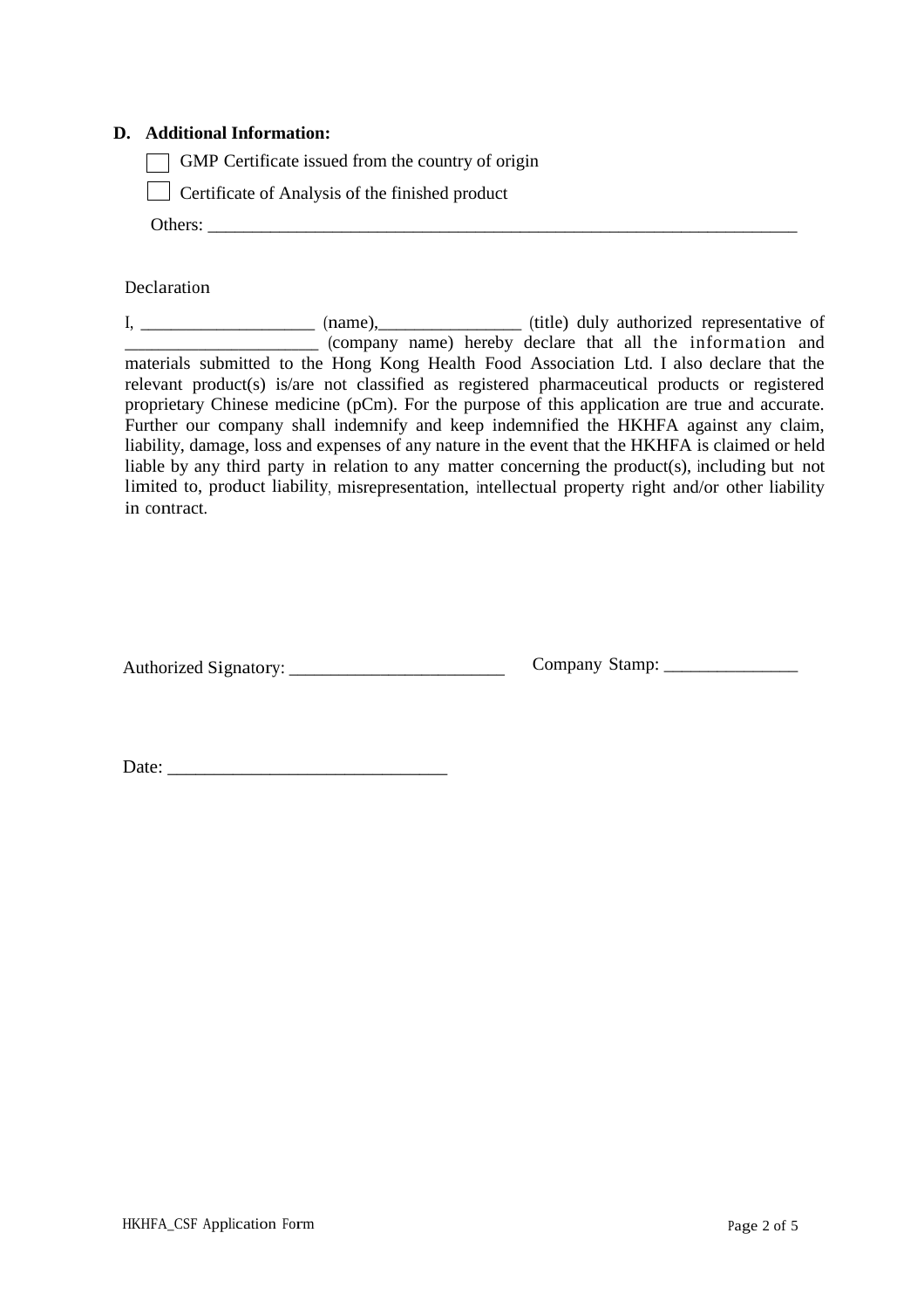# **Application Information**

- 1. The application must be from a company registered in Hong Kong.
- 2. A photocopy of the application company's valid Business Registration Certificate must be attached to the Application Form.
- 3. The applicant must provide a sample of the packaging materials including the product label/s and insert(s) if available bearing the full name of the products, which name shall be printed on the Certificate of Free Sale.
- 4. The applicant must provide invoices indicating the sale of the product to at least two purchasers in Hong Kong during the most recent 3 months of the application and complete the "Declaration of non-Pharmaceutical Product or non-Proprietary Chinese Medicine". The applicant need to submit the oath paper made at the Home Affairs Department of the Government of the HKSAR to confirm that the invoices and the signed declaration are true and authentic.
- 5. The item "Additional Information" in the Application Form refers to, for example, but not limited to, any scientific data on product efficacy and safety, certificate of analysis manufacturer's GMP certificate, specification of the product(s), etc. Further supporting materials may be required from the applicant.
- 6. The maximum number of product names can be included in the same certificate is six. Administration Fee payable for the first product for certification is HK\$600. For each additional product to be included in the same application, the charge will be HK\$400 per product.
- 7. Different package sizes of the same product name shall be treated as subsidiary products of the main or the first package size submitted at the same time. The Administration Fee payable for each subsidiary product is HK\$200. However, if the application for different package size is not made at the same time as the main or first product, it will be treated as a new application and full charge of HK\$600 will have to be paid.
- 8. One Certificate can only be used for one country. An additional administration fee of HK\$300 is payable for each additional certificate for any other country or place requested in the same application.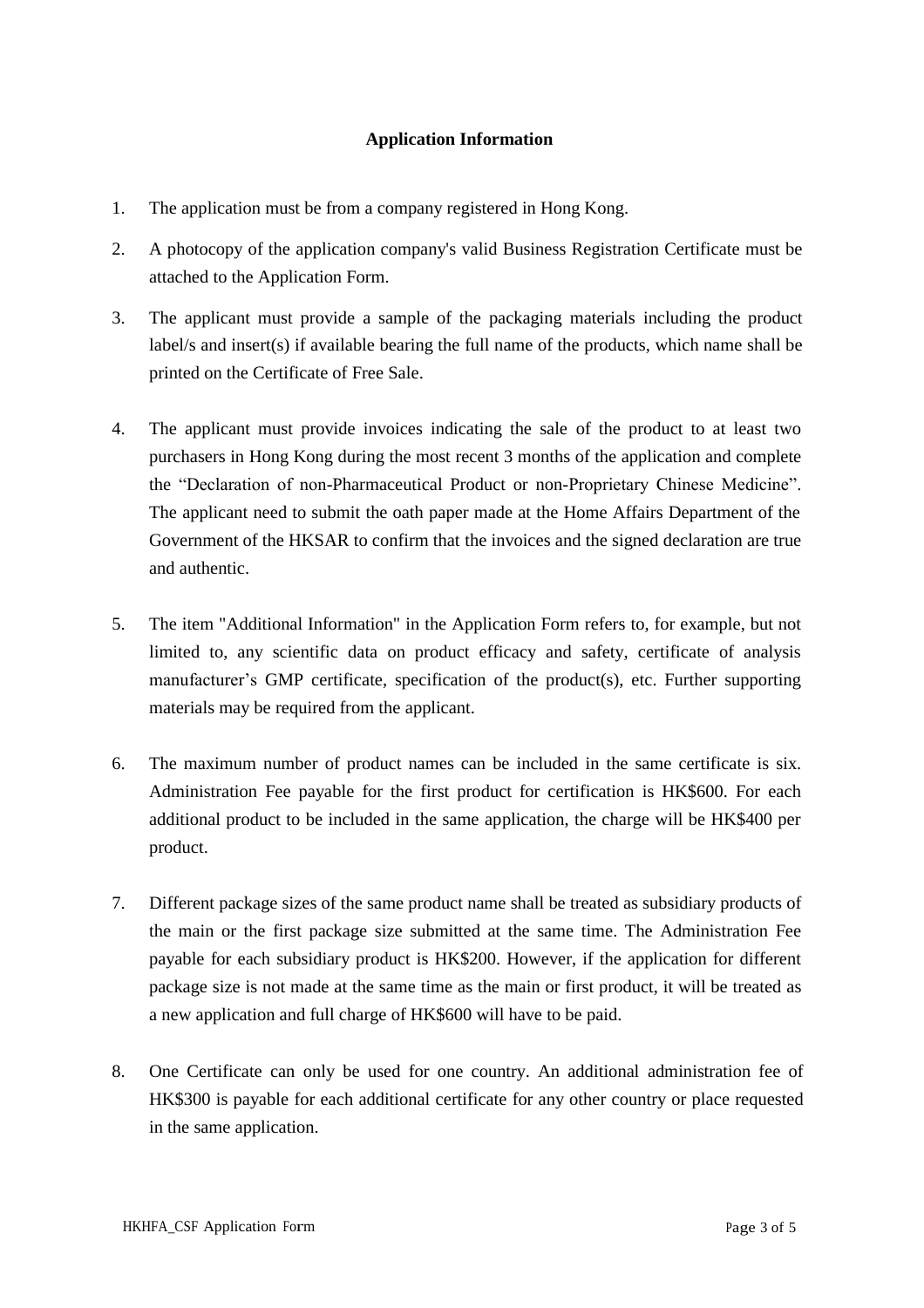- 9. An additional administration fee of HK\$300 is payable for each duplicate copy of certificate.
- 10. The total amount of Administration fees should be made payable by crossed bank check to "The Hong Kong Health Food Association Limited".
- 11. Processing time is approximately 4 weeks from the date ofreceipt ofthe application.
- 12. The Hong Kong Health Food Association Ltd. (HKHFA) shall not be obliged to issue the Certificate of Free Sale to any particular application or for any product. The decision to issue any Certificate of Free Sale is solely at the discretion of HKHFA. HKHFA shall have no responsibility to give any reason for refusing to issue any certificate and shall not be held liable to the applicant in any way for such refusal. Only 50% of the Administration fee will be refunded if the application is rejected by the HKHFA.
- 13. HKHFA reserves the right to change the amount of Administration fee payable from time to time without giving any advance notice to the public. The applicant should enquire with HKHFA about the updated tariff immediately before submitting the application.
- 14. The application Form, Business Registration Certificate copy, product label/s, sales invoices, contact person's business card, Administration Fee and other supporting documents should be mailed to the Association's postal address below:

The Hong Kong Health Food Association Limited, P.O. Box 90674 TSIM SHA TSUI POST OFFICE